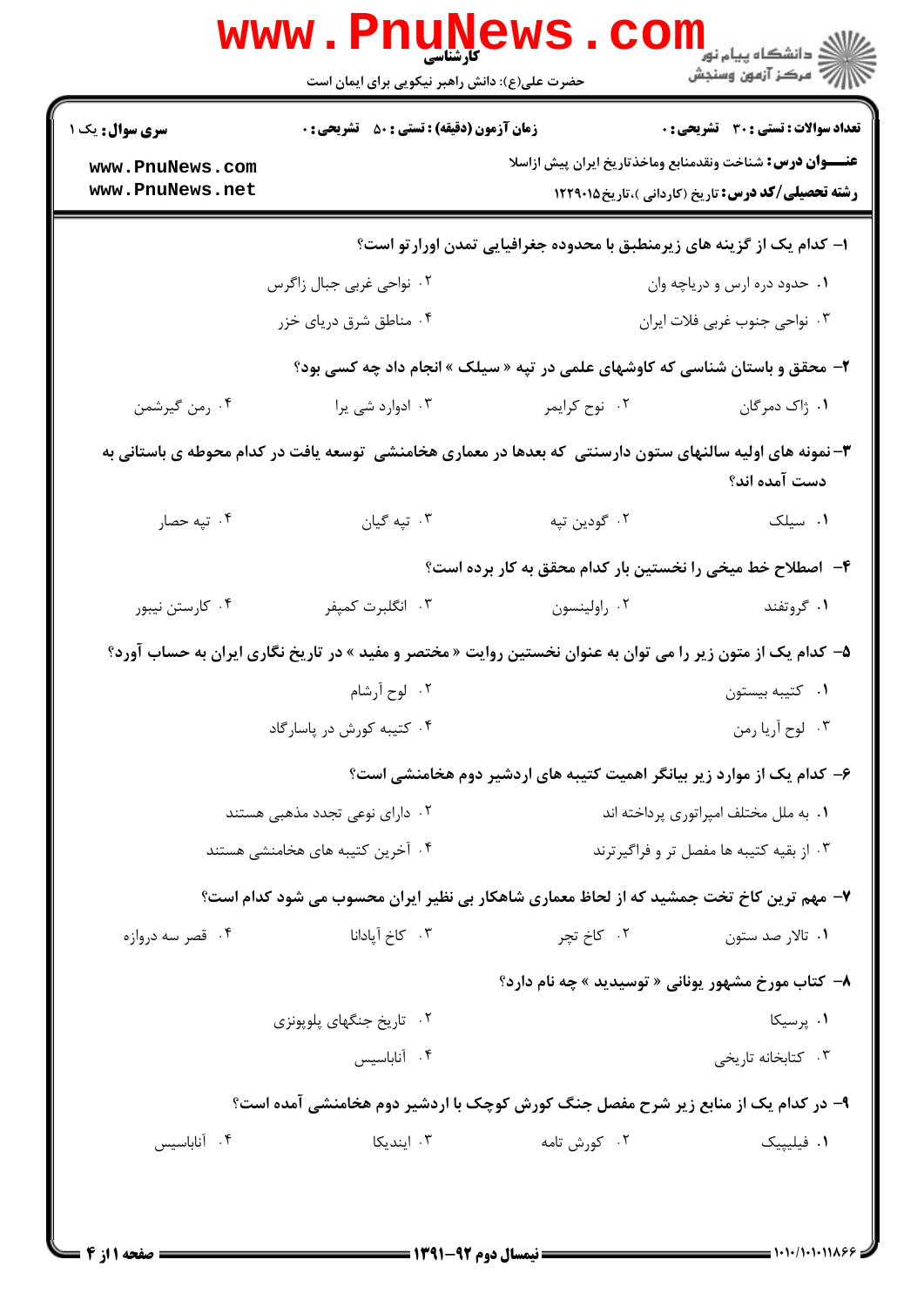| <b>WWW</b>                                                                                | <b>کارشناسی</b><br>حضرت علی(ع): دانش راهبر نیکویی برای ایمان است     |                                                                                                                 | ر دانشڪاه پيام نور ■<br>// مرکز آزمون وسنڊش              |  |
|-------------------------------------------------------------------------------------------|----------------------------------------------------------------------|-----------------------------------------------------------------------------------------------------------------|----------------------------------------------------------|--|
| <b>سری سوال : ۱ یک</b>                                                                    | <b>زمان آزمون (دقیقه) : تستی : 50 ٪ تشریحی : 0</b>                   |                                                                                                                 | <b>تعداد سوالات : تستی : 30 ٪ تشریحی : 0</b>             |  |
| www.PnuNews.com                                                                           |                                                                      | <b>عنـــوان درس:</b> شناخت ونقدمنابع وماخذتاريخ ايران پيش ازاسلا                                                |                                                          |  |
| www.PnuNews.net                                                                           |                                                                      |                                                                                                                 | <b>رشته تحصیلی/کد درس:</b> تاریخ (کاردانی )،تاریخ۱۲۲۹۰۱۵ |  |
|                                                                                           |                                                                      | ∙ا− ً این منبع به لشکرکشی اسکندر به هند پرداخته و از لحاظ بررسی منطق جغرافیایی خلیج فارس اثری کم نظیر محسوب     | می شود؟                                                  |  |
| ۰۴ سیروپدیا                                                                               | ۰۳ خالدائیکا                                                         | ۰۲ ایندیکا                                                                                                      | ٠١ كاتاباسيس                                             |  |
|                                                                                           |                                                                      | 11- کتیبه های « لاخ مزار» و « کال جنگال » که در نزدیکی بیرجند کشف شده اند مربوط به کدام دوره تاریخی ایران است؟  |                                                          |  |
| ۰۴ ساسانی                                                                                 | ۰۳ اشکانی                                                            | ۰۲ هخامنشی                                                                                                      | ۰۱ مادی                                                  |  |
| ۱۲-۔ قدیم ترین بخش از اوستا که به عنوان کهن ترین اثر ادبی ایران نیز محسوب می شودکدام است؟ |                                                                      |                                                                                                                 |                                                          |  |
| ۰۴ خرده اوستا                                                                             | ۰۳ ویسپرد                                                            | ۰۲ یشت ها                                                                                                       | ۰۱ گاهان                                                 |  |
|                                                                                           |                                                                      | ۱۳- تدوین « خرده اوستا » به چه کسی نسبت داده شده است؟                                                           |                                                          |  |
| ۰۴ آذرپاد مهرسپندان                                                                       | ۰۳ زرتشت                                                             | ۰۲ کرتیر                                                                                                        | ۰۱ مهر نرسی                                              |  |
|                                                                                           |                                                                      | ۱۴- کدام یک از گزینه های زیر بیانگر ویژگی اصلی « سکه های ضرب آسیایی » دوره اشکانی  است؟                         |                                                          |  |
|                                                                                           | ۰۲ تلفیق هنر ایرانی و یونانی                                         |                                                                                                                 | ۰۱ عیار بالای این نوع سکه ها                             |  |
|                                                                                           | ۰۴ استفاده از خط پهلوی اشکانی بر روی آنها                            | ٠٣ وجود نشانه های پارتی بر روی آنها                                                                             |                                                          |  |
|                                                                                           |                                                                      | ۱۵– ً متن این کتیبه یکی از منابع اصلی بررسی طبقات اجتماعی و سیاسی دوره ساسانیان محسوب می شود؟                   |                                                          |  |
|                                                                                           | ٠١ كتيبه ي شاپور اول در نقش رجب<br>۰۲ کتیبه ی اردشیر اول در نقش رستم |                                                                                                                 |                                                          |  |
| ۰۴ کتیبه کرتیر در کعبه ی زرتشت                                                            |                                                                      | ۰۳ کتیبه ی شاپور اول در حاجی آباد                                                                               |                                                          |  |
|                                                                                           |                                                                      | ۱۶– از زمان کدام پادشاه ساسانی به بعد علاوه بر نام و لقب پادشاه ، محل ضرب سکه نیز بر روی سکه ها قید می شده است؟ |                                                          |  |
| ۰۴ فیروز                                                                                  | ۰۳ هرمزد اول                                                         | ۲ . بهرام چهارم                                                                                                 | ۰۱ شاپور دوم                                             |  |
|                                                                                           |                                                                      |                                                                                                                 | ۱۷- اهمیت متن «روایات پهلوی » در چیست؟                   |  |
|                                                                                           | ۰۲ در بر داشتن مطالب اساطیری و آیینی ایران                           |                                                                                                                 | ٠١. پاسخ گويي به مسايل حقوقي زرتشتيان                    |  |
|                                                                                           | ۰۴ ارایه ی شرایط اجتماعی جامعه زرتشتی                                |                                                                                                                 | ۰۳ داشتن اطلاعاتی راجع به آفرینش بنیادی                  |  |
| ۱۸– این متن رساله ای در دفاع از دوگانه پرستی زرتشتی و انتقاد از دینهای دیگر است؟          |                                                                      |                                                                                                                 |                                                          |  |
| ۰۴ ارداویراف نامه                                                                         | ۰۳ شکند گمانیک وزار                                                  | ۲. گجستک ابالیش                                                                                                 | ۰۱ وجرکرد دینی                                           |  |
|                                                                                           |                                                                      |                                                                                                                 |                                                          |  |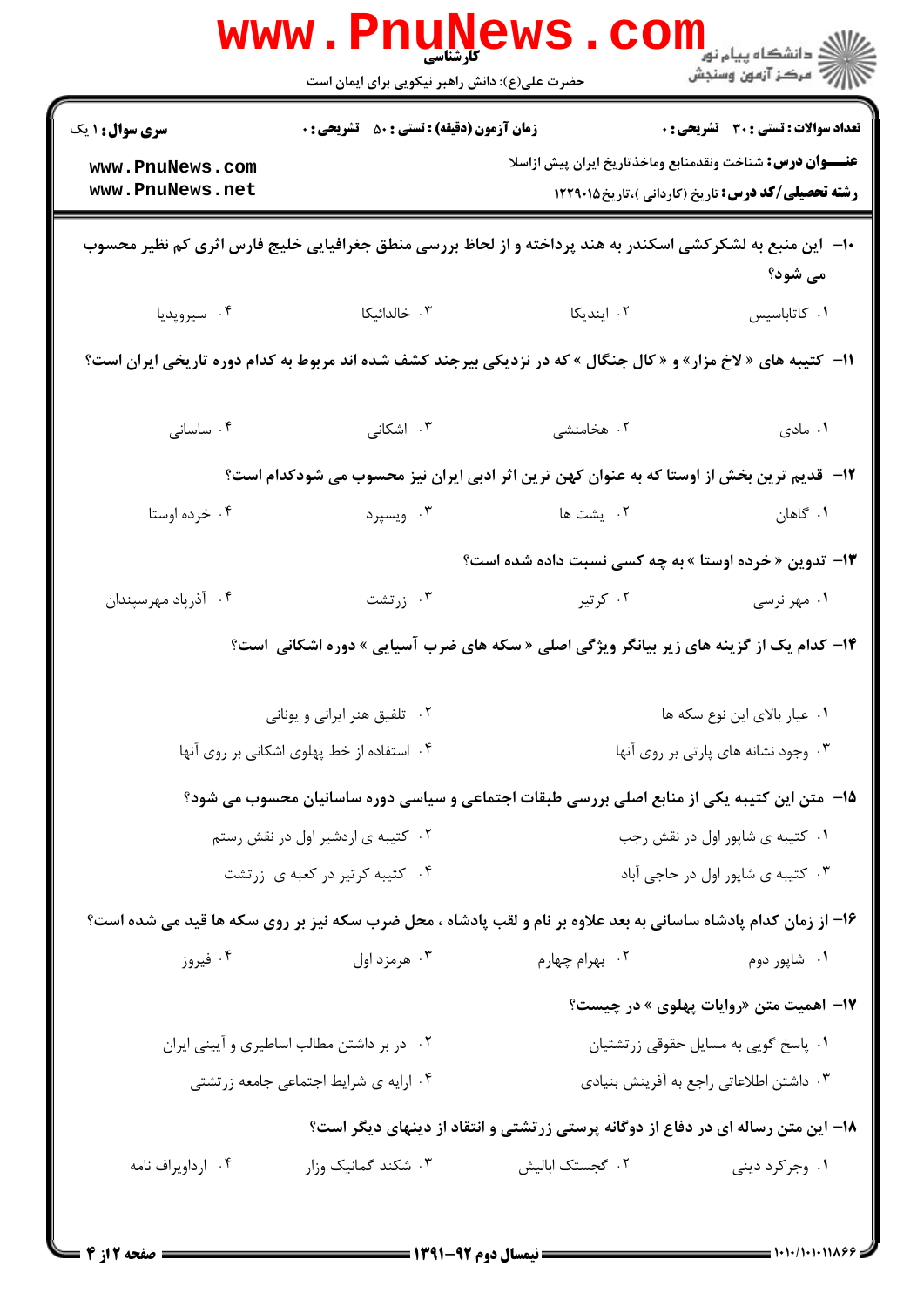| <b>WWW</b> ،                                                                    | کارشناسی<br>حضرت علی(ع): دانش راهبر نیکویی برای ایمان است |                                                                                                 | د دانشگاه پيام نو <mark>ر</mark><br>رآ مرڪز آزمون وسنڊش      |  |  |
|---------------------------------------------------------------------------------|-----------------------------------------------------------|-------------------------------------------------------------------------------------------------|--------------------------------------------------------------|--|--|
| <b>سری سوال :</b> ۱ یک                                                          | <b>زمان آزمون (دقیقه) : تستی : 50 ٪ تشریحی : 0</b>        |                                                                                                 | تعداد سوالات : تستى : 30 - تشريحي : 0                        |  |  |
| www.PnuNews.com<br>www.PnuNews.net                                              |                                                           | <b>عنـــوان درس:</b> شناخت ونقدمنابع وماخذتاريخ ايران پيش ازاسلا                                | <b>رشته تحصیلی/کد درس:</b> تاریخ (کاردانی )،تاریخ۹۰۱۵ ۱۲۲۹۰۱ |  |  |
| ۱۹- کدام یک از متون زیر از جمله متون کشف و شهود و پیش گویی زرتشتی محسوب می شود؟ |                                                           |                                                                                                 |                                                              |  |  |
| ۰۴ جاویدان خرد                                                                  | ۰۳ يادگار بزرگمهر                                         | ۰۲ ارداویراف نامه                                                                               | ۰۱ دادستان دینیک                                             |  |  |
|                                                                                 |                                                           | +۲- این متون را می توان آیین نامه های سیاسی و دستورالعملهای اداره کشور دانست؟                   |                                                              |  |  |
| ۰۲ متون فقهی و حقوقی                                                            |                                                           |                                                                                                 | ۰۱ متون ادبی                                                 |  |  |
|                                                                                 | ۰۴ عهود و وصايا                                           |                                                                                                 | ۰۳ متون فلسفی و کلامی                                        |  |  |
|                                                                                 |                                                           | <b>۲۱</b> – این رساله از منابع اصیل بررسی جغرافیای تاریخی ایران عصر ساسانی محسوب می شود؟        |                                                              |  |  |
|                                                                                 | ۰۲ شهرستان های ایران                                      |                                                                                                 | ٠١ كارنامه اردشير بابكان                                     |  |  |
|                                                                                 | ۰۴ شایست نشایست                                           |                                                                                                 | ۰۳ يادگار زريران                                             |  |  |
|                                                                                 |                                                           | ۲۲- چه کسی در دوره ی اسلامی خدای نامه را از پهلوی به عربی ترجمه کرد؟                            |                                                              |  |  |
| ۰۴ ابن مقفع                                                                     | ۰۳ آذرباد مهراسپندان                                      | ۰۲ جاحظ                                                                                         | ۱. فرخ مرد                                                   |  |  |
|                                                                                 |                                                           | ۲۳- مهم ترین ویژگی اسکندر نامه های فارسی چیست؟                                                  |                                                              |  |  |
|                                                                                 | ۰۲ ارئه چهره ای منفور از اسکندر                           | ۰۱ رساندن نسب اسکندر به پادشاهان هخامنشی                                                        |                                                              |  |  |
| ۰۴ استناد به روایت های دینی زرتشتی                                              |                                                           |                                                                                                 | ۰۳ عدم تطبيق با اسكندر نامه يوناني                           |  |  |
|                                                                                 |                                                           |                                                                                                 | ٢۴− موضوع كتاب « التاج » اثر جاحظ چيست؟                      |  |  |
| ۰۲ مجموعای از داستانهای تاریخی                                                  |                                                           |                                                                                                 | ٠١ مناظره جامعه شباني و دهقاني                               |  |  |
| ۰۴ آداب پادشاهی و سنت های درباری<br>۰۳ داستان پهلوانی ها و روایت های حماسی      |                                                           |                                                                                                 |                                                              |  |  |
|                                                                                 |                                                           | ۲۵– در این کتاب مانی به توصیف نور و ظلمت و چگونگی پیدایش آنان و تفکیک این دو از هم پرداخته است؟ |                                                              |  |  |
| ۰۴ زبور                                                                         | ۰۳ ارژنگ                                                  | ۰۲ گنجینه زندگان                                                                                | ۰۱ رسایل                                                     |  |  |
|                                                                                 |                                                           | ۲۶- این مورخ در کتاب خود شرح مفصلی از جنگ ایران و روم در دوره ی شاپور ذوالاکتاف را آورده است؟   |                                                              |  |  |
| ۰۴ آگاتانجلوس                                                                   | ۰۳ آمین مارسلین                                           | ۰۲ موسی خورنی                                                                                   | ۰۱ آگاثیاس                                                   |  |  |
|                                                                                 |                                                           | ۲۷- تاریخ یعقوبی را می توان در شمار کدام دسته از منابع دوره اسلامی به حساب آورد؟                |                                                              |  |  |
| ۰۴ تاریخ محلی                                                                   | ۰۳ تاریخ سلسله ای                                         | ۰۲ تاریخ عمومی                                                                                  | ۰۱ تاريخ فتوح                                                |  |  |
|                                                                                 |                                                           | ۲۸– کتاب التنبیه والاشراف مسعودی در چه زمینه ای است؟                                            |                                                              |  |  |
| ۰۴ تاريخ اسلام                                                                  | ۰۳ سیاست                                                  | ۰۲ تاریخ عمومی                                                                                  | ۰۱ جغرافیا                                                   |  |  |
|                                                                                 |                                                           |                                                                                                 |                                                              |  |  |